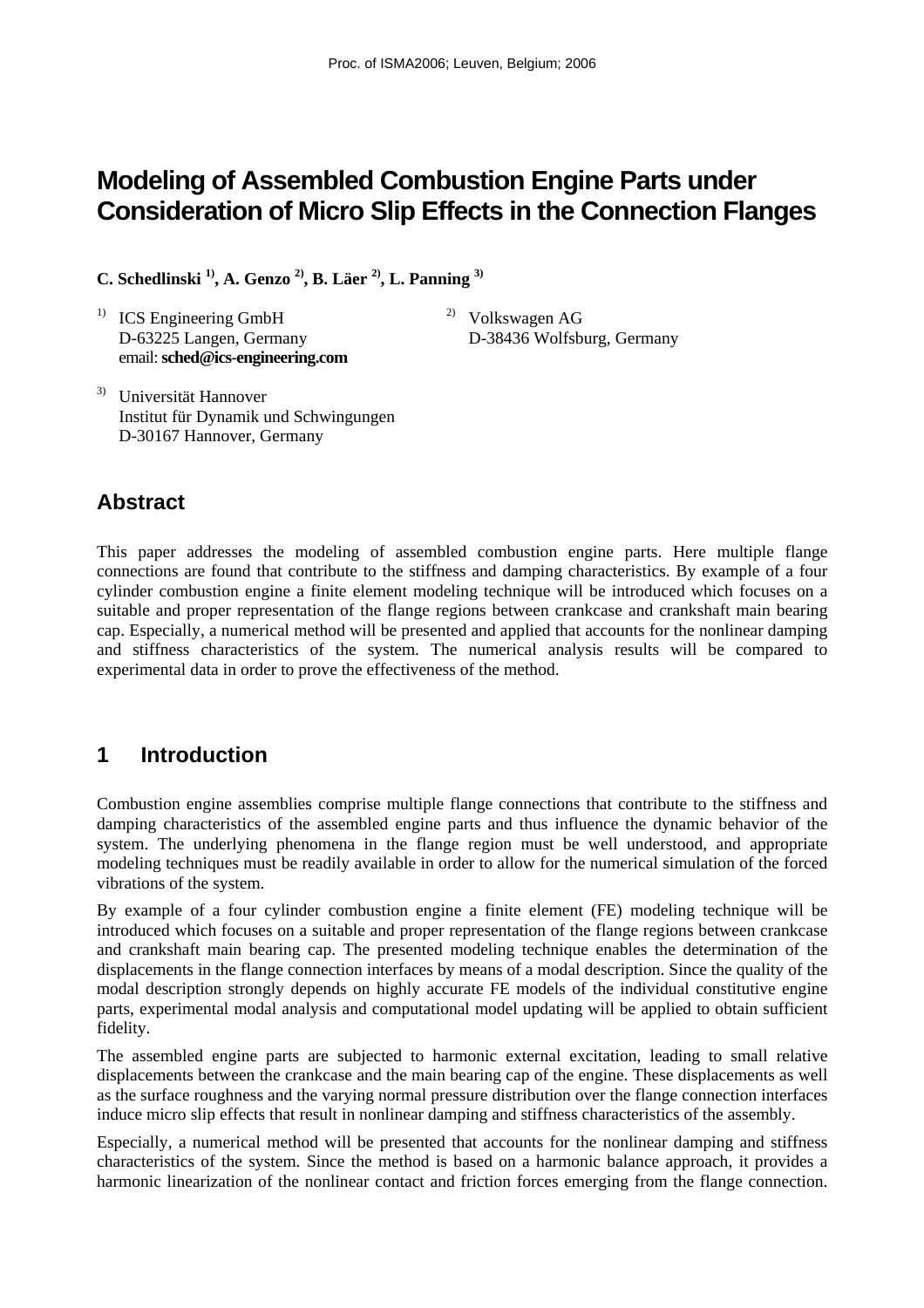The linearized contact and friction forces along with the modal description of the single engine parts are used to compute the forced response of the free/free assembly.

The numerical analysis results will be compared to experimental data in order to prove the effectiveness of the method. For the acquisition of the corresponding experimental forced response data of the assembly, a stepped sine measurement technique will be applied with closed-loop control of the excitation force satisfying the assumptions of the underlying harmonic balance approach.

## **2 Theory**

### **2.1 Modal description of the assembled engine parts**

The elastic engine parts, the crankcase and the crankshaft main bearing cap, are discretized using the FE method. The FE models are subjected to a modal reduction to generate a modal description of the linear elastic engine parts. The modal description consists of the natural frequencies  $\omega_{0,i,k}$  and the free vibration mode shapes  $\hat{\mathbf{u}}_{j,k}$  determined with a FE analysis as well as the damping values  $D_{i,k}$  extracted from an experimental modal analysis with the indices *j* and *k* denoting the mode shape number and the engine part, respectively, with  $k = 1$  indicating the crankcase and  $k = 2$  the main bearing cap. Assuming that the excitation forces are harmonic with the angular excitation frequency  $\Omega$ , the system response will be harmonic as well, if linear elastic behavior is assumed. Because of simplicity, in the following the complex notation is used to describe the forces and displacements. Hence, the excitation forces read

$$
\mathbf{f}_E(t) = \hat{\mathbf{f}}_E \, e^{i \Omega t} \,, \tag{1}
$$

the modal coordinates are given by

$$
\mathbf{q}(t) = \hat{\mathbf{q}} \ e^{i \Omega t} \tag{2}
$$

and the physical displacements by

$$
\mathbf{w}(t) = \hat{\mathbf{w}} \ e^{i \Omega t} \,. \tag{3}
$$

The dynamic stiffness matrix  $\mathbf{\hat{A}}_k$  containing the modal description of one elastic body (mode shapes normalized to unit modal mass) is defined by

$$
\hat{\mathbf{A}}_k = \mathbf{diag} \left( \omega_{0j}^2 - \Omega^2 + i \, 2 \, \omega_{0j} \, \Omega \, D_j \right)_k. \tag{4}
$$

To compose the assembly consisting of the crankcase coupled with the main bearing cap, the modal descriptions of the two bodies are assembled in the dynamic stiffness matrix of the system

$$
\hat{\mathbf{A}} = \mathbf{diag}(\hat{\mathbf{A}}_k) \tag{5}
$$

and the vectors containing the modal coordinates and the excitation forces are assembled as well

$$
\hat{\mathbf{q}} = \begin{bmatrix} \hat{\mathbf{q}}_1 \\ \hat{\mathbf{q}}_2 \end{bmatrix}, \ \hat{\mathbf{f}}_E = \begin{bmatrix} \hat{\mathbf{f}}_{E1} \\ \hat{\mathbf{f}}_{E2} \end{bmatrix} . \tag{6}
$$

Now, the  $j = 1, ..., N$  free vibration mode shapes describing the deformation of the crankcase and the main bearing cap have to be arranged in the modal transformation matrix  $\bf{X}$  of the assembly

$$
\mathbf{X} = (\hat{\mathbf{u}}_{1,1}, \dots, \hat{\mathbf{u}}_{N,1}, \hat{\mathbf{u}}_{1,2}, \dots, \hat{\mathbf{u}}_{N,2}).
$$
\n(7)

Finally, a contact force vector  $\hat{f}_C$  is introduced to account for the structural couplings between the crankcase and the main bearing cap leading to an equation determining the vibration response of the assembly in the frequency domain in terms of modal (or generalized) coordinates

$$
\hat{\mathbf{A}}\hat{\mathbf{q}} = \mathbf{X}_E^T \hat{\mathbf{f}}_E + \mathbf{X}_C^T \hat{\mathbf{f}}_C \tag{8}
$$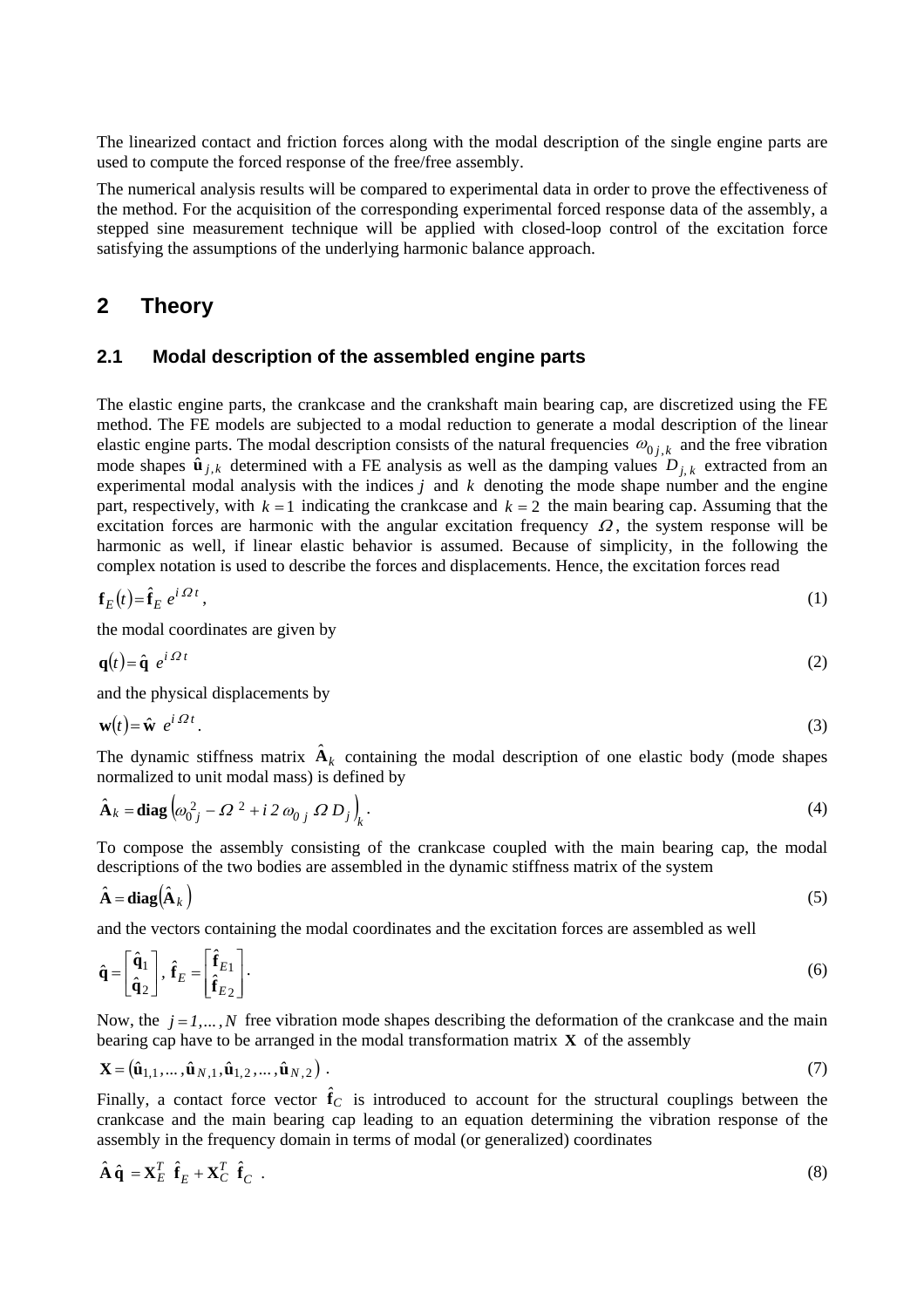## **2.2 Modeling of the flank contacts and flange connections**

The coupling of the crankcase and the main bearing cap consists of four interfaces, two bolt connections and two flank contacts (the side flanks of the crankshaft main bearing cap are assembled with oversize leading to compression between crankshaft main bearing cap and crank case) as shown in figure 1.



Figure 1: Bolt connections and flank contacts between the crankcase and the main bearing cap

The contact interfaces between the engine parts can be described as surfaces where two bodies get in contact. For the modeling of the contact behavior, the contact surfaces are discretized with contact elements and contact nodes, and at the center of the contact surfaces control points  $K_i$  are defined containing the information of the global motion of the contact surfaces in terms of generalized coordinates. Assuming that the elastic deformations in the contact surfaces are small, the motion of the discrete contact nodes can be approximated by the motion of the control points applying rigid body kinematics.

To analyze the relative motion between contact nodes lying at the same position on opposite contact surfaces in the crankcase-main bearing cap assembly, a *point contact model* is used which is described in detail in [3] and [4]. The surface roughness is included in the point contact model by means of the cumulative height distribution with respect of the height of the asperities as described in [5], and is known as the *Abbott curve*. The cumulative height distribution can be interpreted as the percentage contact area when two rough surfaces are pressed together with an average contact normal force  $F_N$ . A measurement of a rough surface profile and the corresponding Abbott curve are shown in figures 2a and 2b, respectively. The percentage contact area like that presented in figure 2b can be approximated analytically by a third-order polynomial. The integral of this polynomial can be considered as a description for the nonlinear force-displacement relation in the normal contact direction between opposite contact nodes and accounts for a non-constant normal pressure distribution in the contact surfaces.

Depending on the relative displacements occurring between opposite contact nodes in the normal and tangential directions, micro-slip effects due to the following mechanisms can be modeled in the contact surfaces:

- 1. The contact elements within one contact surface experience different relative displacement amplitudes and, consequently, while some contact elements slide, others subjected to smaller relative displacements still stick.
- 2. A non-constant pressure distribution in the contact surface due to surface roughness leads to different contact normal forces for the contact elements which will cause different slip loads, and, thus, slipping and sticking zones exist in one contact surface.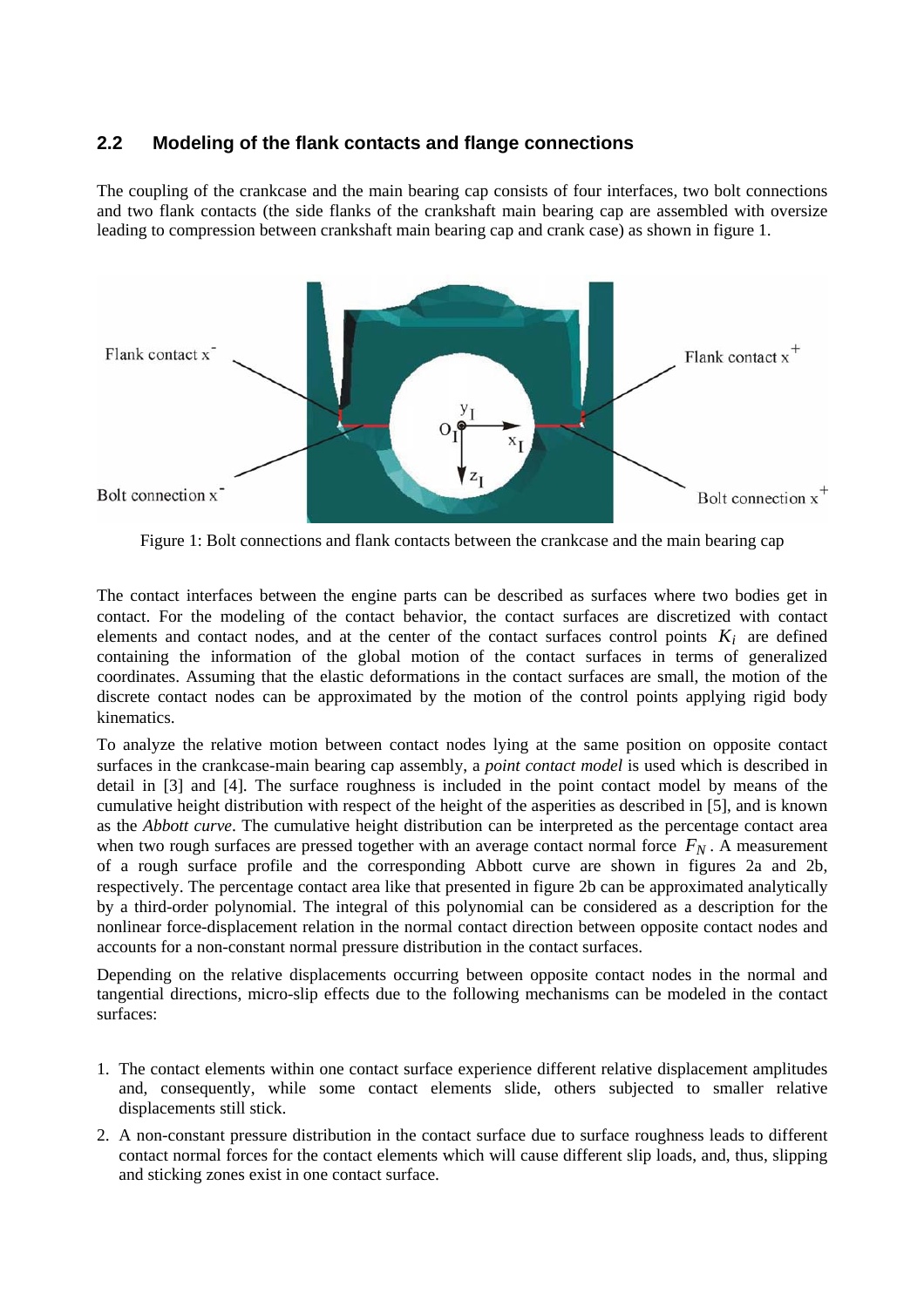

Figure 2: Roughness of surfaces: a) measured surface profile; b) percentage contact area of a)

Note that micro-slip effects represent the main damping mechanism for the flank contacts and the connection flanges of the crankcase-main bearing cap assembly.

The relative displacements  $\hat{\mathbf{w}}_C$  in the connection flanges and the flank contacts are determined in terms of the generalized coordinates

$$
\hat{\mathbf{w}}_C = -\mathbf{X}_C \hat{\mathbf{q}} = -\mathbf{R}_{CI} \mathbf{X} \hat{\mathbf{q}},\tag{9}
$$

with the modal matrix **X** defined in equation (7) and the Matrix  $\mathbf{R}_{CI}$  transforming the displacements from the global coordinate system  $[O_I; x_I; y_I; z_I]$  to the coordinate systems  $[O_C; x_C; y_C; z_C]$  attached to the control points in the contact surfaces of the flank contacts and connection flanges, respectively. The contact and friction forces in the contact surfaces are nonlinearly dependent on the relative displacements and on the contact parameters of the point contact model: the global normal contact stiffness  $c_N$ , the global tangential contact stiffness  $c_T$ , the average contact normal force  $F_N$ , the average surface roughness  $R_Z$  and the friction coefficient  $\mu$ .

### **2.3 Frequency response of the assembled engine parts**

Applying the harmonic balance method, the nonlinear force/displacement relations in normal and tangential directions of the contact surfaces are linearized harmonically yielding complex contact stiffness and damping coefficients. These stiffness and damping coefficients are assembled in the complex stiffness matrix  $\dot{\mathbf{K}}_C$  and together with equation (9) a description of the harmonically linearized contact and friction forces is obtained

$$
\hat{\mathbf{f}}_C = \hat{\mathbf{K}}_C \quad \hat{\mathbf{w}}_C = -\hat{\mathbf{K}}_C \mathbf{R}_{CI} \mathbf{X} \quad \hat{\mathbf{q}} \,. \tag{10}
$$

Keeping in mind that  $X_C^T = X^T R_{CI}^T$  and inserting equation (10) in equation (8) results in the relation

$$
\left[\hat{\mathbf{A}} + \mathbf{X}^T \mathbf{R}_{CI}^T \hat{\mathbf{K}}_C \mathbf{R}_{CI} \mathbf{X}\right] \hat{\mathbf{q}} = \mathbf{X}_E^T \hat{\mathbf{f}}_E.
$$
\n(11)

Solving equation (11) iteratively with a damped Newton method, the forced frequency response of arbitrary points lying on the crankcase-main bearing cap assembly can be determined.

### **3 Example**

#### **3.1 Component Model Validation**

Initial FE models were available for crank case (figure 3) and crankshaft main bearing cap (figure 4). These models were utilized for test planning at first.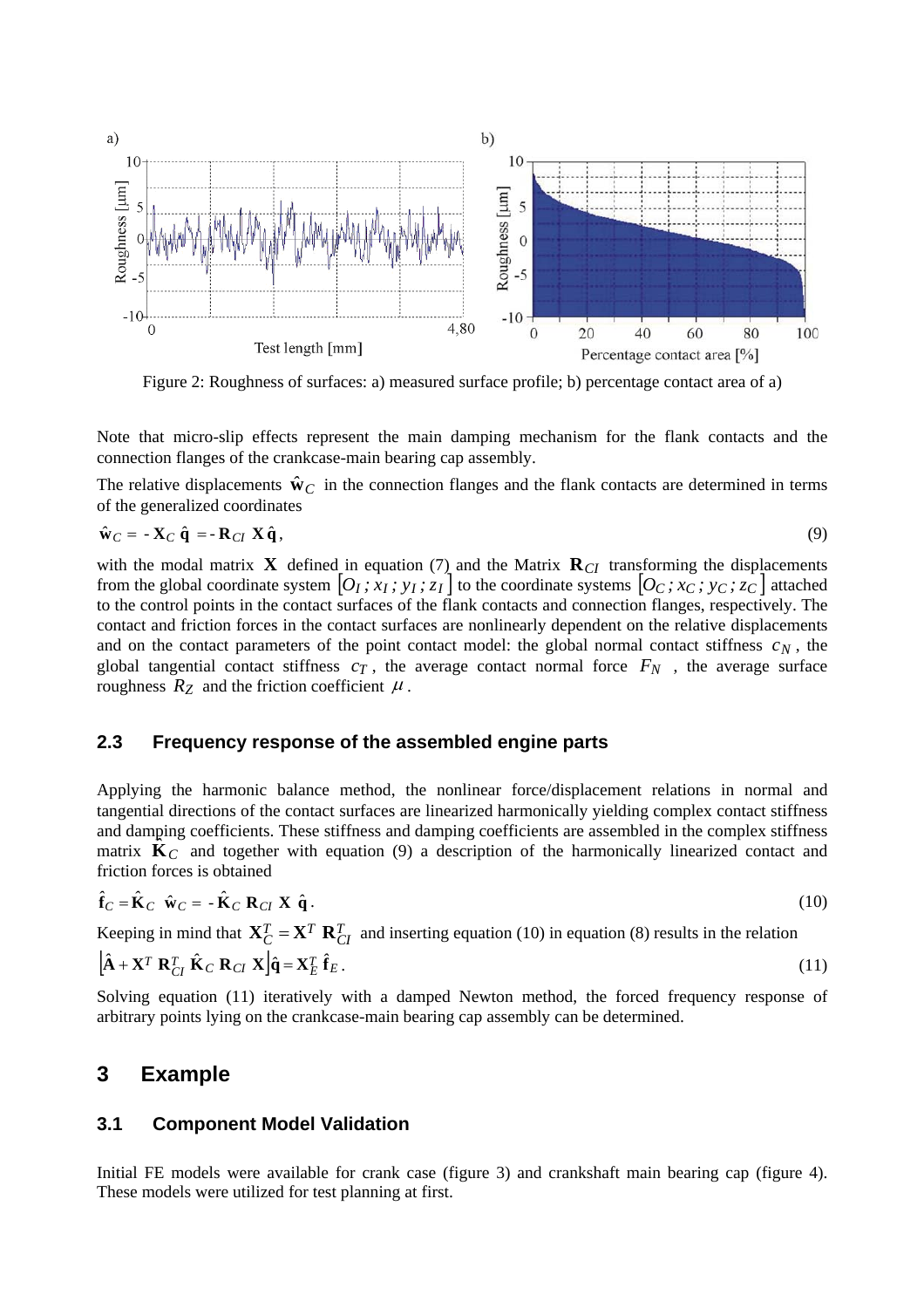



Figure 3: Solid model of crank case Figure 4: Solid model of crankshaft main bearing cap

Then roving hammer modal tests with multiple references were performed under free/free boundary conditions (bungee cords), and modal parameters were identified subsequently. For the crank case 23 mode shapes could be identified in the investigated frequency range up to 4 kHz, and for the crankshaft main bearing cap three mode shapes were obtained up to 8 kHz. The quality of the identified data was very good.

For the crank case and the crankshaft main bearing cap the correlation before and after validation are shown in tables 1 and 2. For the crank case the model mass was adjusted to the weighed mass of the test item, and the Young's modulus was modified utilizing computational model updating techniques. For the crankshaft main bearing cap only the model mass was adjusted. All in one the initial correlations are already very satisfactory (high MAC values, small frequency deviations). The validation could therefore – in this case – only fine tune the results.

| <b>State</b> | <b>Number of</b><br><b>Test Modes</b><br><b>Available</b> | Number of<br><b>Test Modes</b><br><b>Paired</b> | <b>Mean</b><br><b>Frequency</b><br><b>Deviation</b><br>[Hz] | <b>Maximum</b><br><b>Frequency</b><br><b>Deviation</b><br>[Hz] | <b>Mean MAC</b><br><b>Value</b><br>[%] | <b>Minimal</b><br><b>MAC Value</b><br>$[\%]$ |
|--------------|-----------------------------------------------------------|-------------------------------------------------|-------------------------------------------------------------|----------------------------------------------------------------|----------------------------------------|----------------------------------------------|
| Initial      | 23                                                        | 23                                              | 1.74                                                        | 3.07                                                           | 94.18                                  | 72.72                                        |
| Validated    | 23                                                        | 23                                              | $-0.26$                                                     | $-2.72$                                                        | 93.95                                  | 70.91                                        |

Table 1: Correlation results for crank case

| <b>State</b> | Number of<br><b>Test Modes</b><br><b>Available</b> | Number of<br><b>Test Modes</b><br><b>Paired</b> | <b>Mean</b><br><b>Frequency</b><br><b>Deviation</b><br>[Hz] | <b>Maximum</b><br><b>Frequency</b><br><b>Deviation</b><br><b>Hz</b> | <b>Mean MAC</b><br><b>Value</b><br>[%] | <b>Minimal</b><br><b>MAC Value</b><br>[%] |
|--------------|----------------------------------------------------|-------------------------------------------------|-------------------------------------------------------------|---------------------------------------------------------------------|----------------------------------------|-------------------------------------------|
| Initial      |                                                    |                                                 | $-4.13$                                                     | $-5.68$                                                             | 97.47                                  | 95.33                                     |
| Validated    |                                                    | 2                                               | $-2.95$                                                     | $-4.49$                                                             | 97.48                                  | 95.35                                     |

Table 2: Correlation results for crankshaft main bearing cap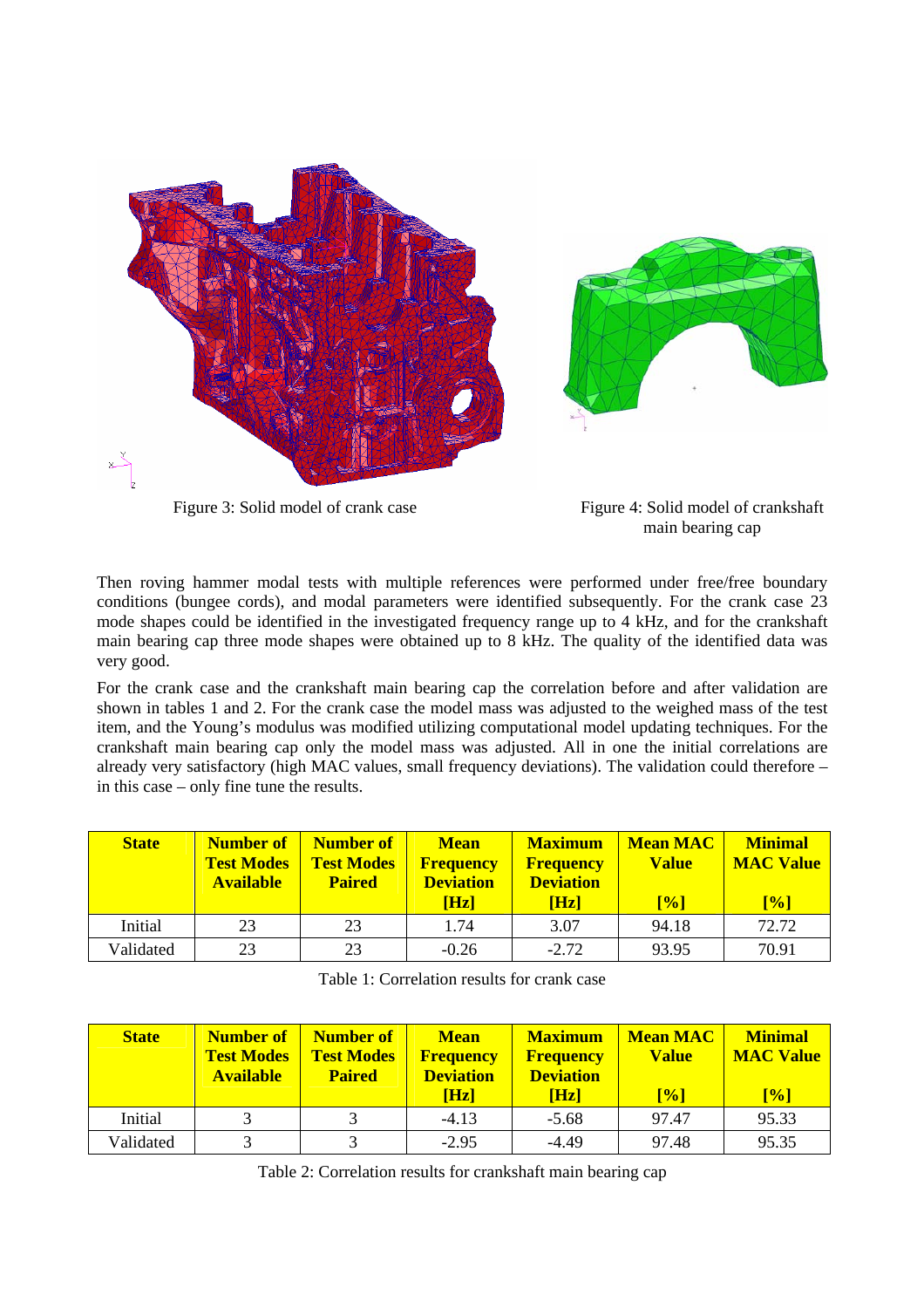### **3.2 Interfaces**

For the interfaces of the crankshaft main bearing cap to the crank case, the model shown in figure 5 was applied. The connection was modeled via rigid elements coupling the individual nodes of the joint faces. The bolts were modeled as beams while the nominal diameter of the bolts was applied. The bolts were then as well connected via rigid elements. The flank contacts were not explicitly modeled at this stage.



Figure 5: Initial model of bolted interface

After test planning, a roving hammer modal test with multiple references was performed under free/free boundary conditions (bungee cords), and modal parameters were identified subsequently. For the assembly 27 mode shapes could be identified in the investigated frequency range up to 4 kHz. The quality of the identified data was very good except for a small frequency band around 1500 Hz. Here, tilting of the crankshaft main bearing cap occurs.



Figure 6: Detail of measured frequency responses for assembly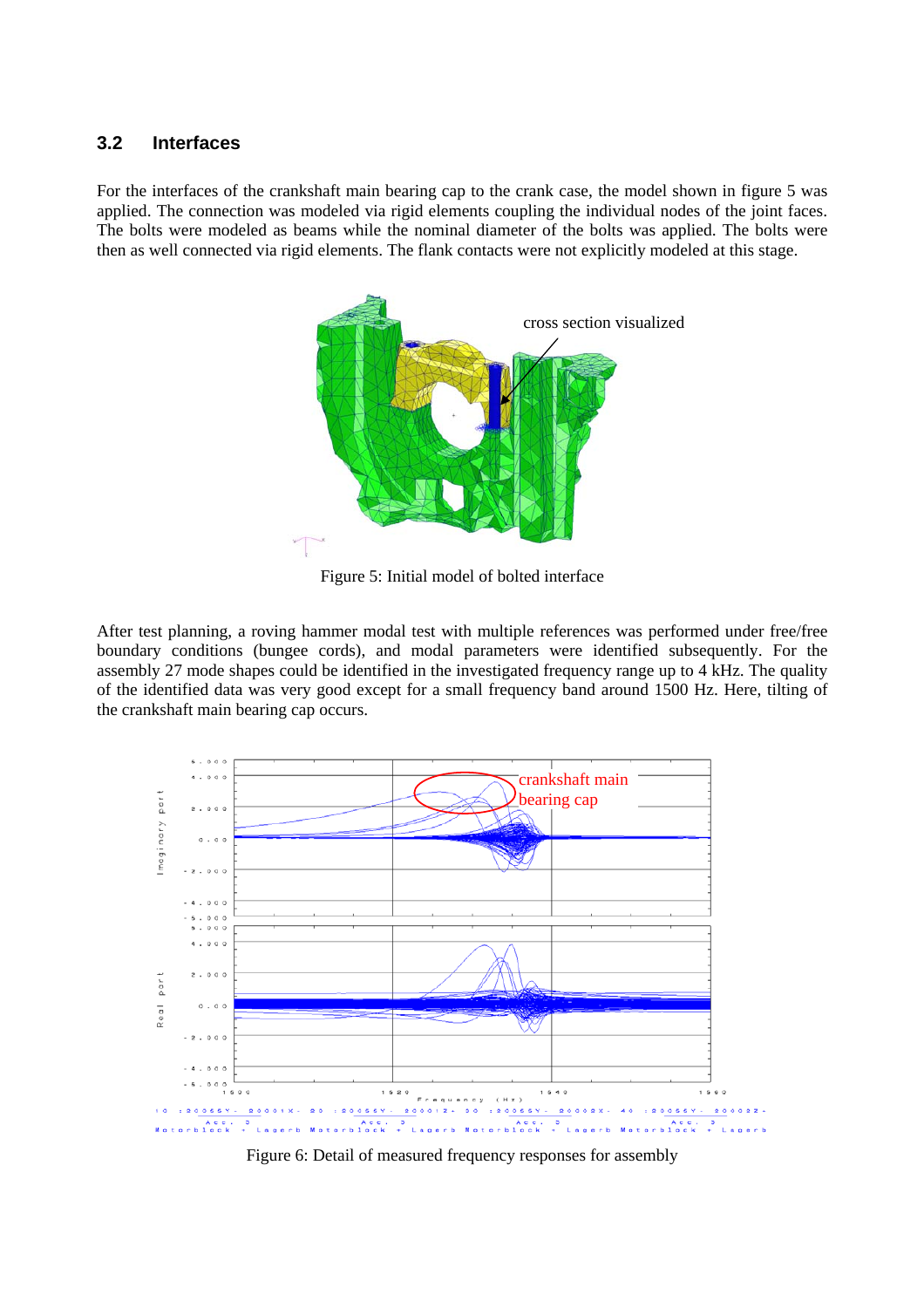Figure 6 above shows a detail of the measured frequency responses (all measured degrees of freedom) in the disturbed frequency range for one of the references. Here, clear nonlinear effects can be observed (non symmetric peaks, shifting of individual resonance frequencies) especially for the measurement degrees of freedom on the crankshaft main bearing cap itself. The main cause of the nonlinearity is assumed in tilting induced friction in the flank contact regions.

To verify that the friction between the crankshaft main bearing cap and crank case is the cause for the nonlinearity, a second modal test was performed. Here, the flanks of the crankshaft main bearing cap were reduced to allow for clearance between the two parts. The test was performed in analogy to the first test, and 26 mode shapes could be identified in the investigated frequency range up to 4 kHz (one less). The quality of the identified data was very good in general. It was found that no more nonlinear behavior was present in the data. Furthermore the frequency of the tilting mode of the crankshaft main bearing cap is reduced significantly, indicating that friction induced stiffness is missing.

In order to classify the nonlinearity, and to obtain data for comparison with analytical data, step sine tests were performed. For these tests the excitation forces were controlled within a defined band around the target excitation force, and data was acquired for the configurations without and with friction between crankshaft main bearing cap and crank case. Figure 7 shows the test setup and figure 8 displays the measurement degrees of freedom on the crankshaft main bearing cap.



Figure 7: Test setup with modal exciter Figure 8: Crankshaft main bearing cap

The basic principle of the step sine test is outlined in the following: At first the frequency band and the required frequency resolution are defined. If closed loop control is to be applied, a control channel is selected (here, the channel of the excitation force is taken for subsequent correlation with analytical data coming from harmonic balance calculations). The control itself is performed within a selected tolerance band around the ideal level (here, excitation force amplitude level), while the control is done within every single iteration step. The drawback of rather long measurement times is compensated by various advantages allowing for a dedicated analysis of the nonlinearity. Especially the defined excitation of the system at every frequency line, and the acquisition of data under steady state conditions (no transient effects) are to be named.

For the assembly the following frequency ranges were investigated. One holds a global mode of the system, the other one the local tilting mode of the crankshaft main bearing cap. Figure 9 and figure 10 show the measured spectra of the excitation force. It can be seen that the force level can be controlled very well.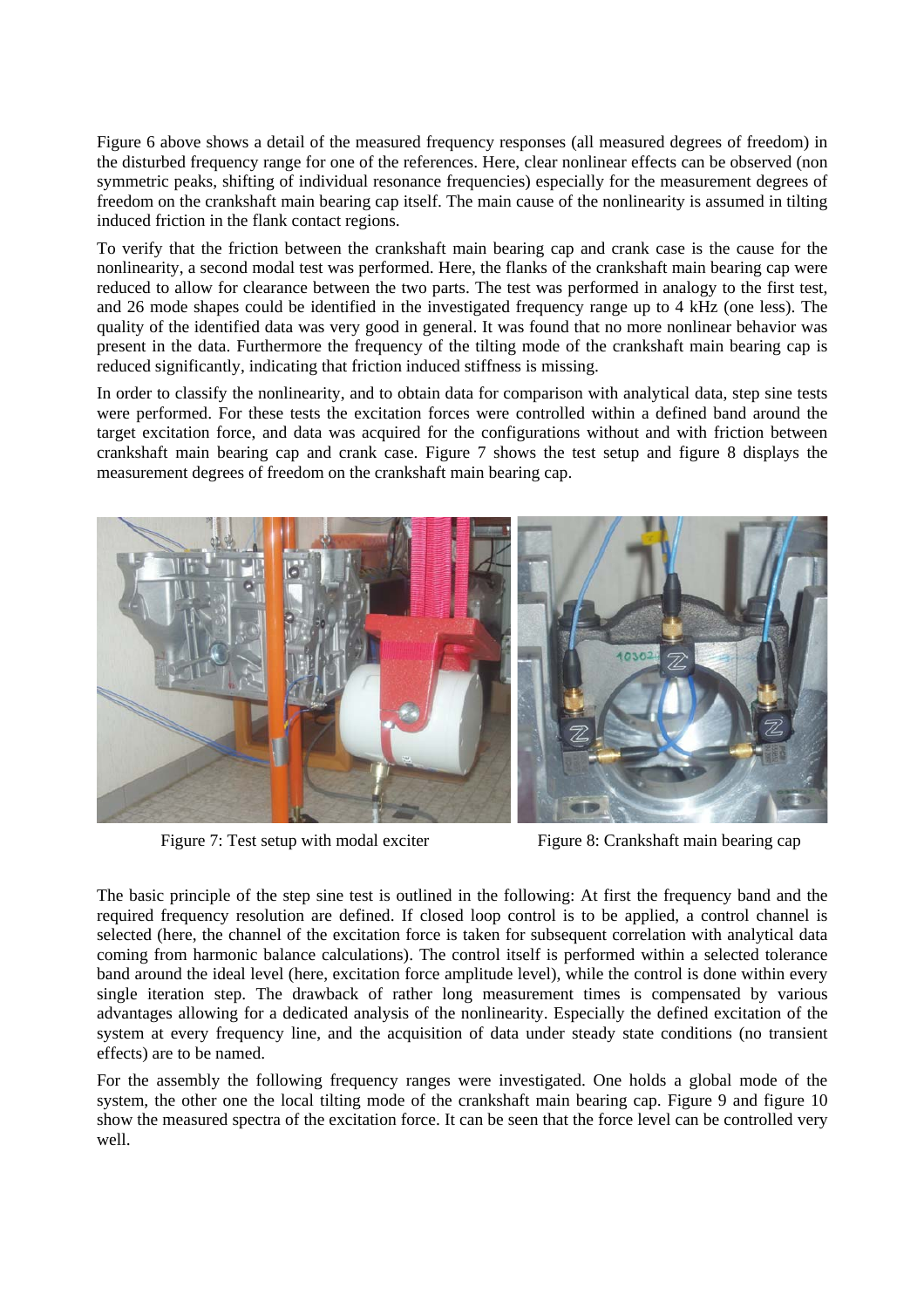| 1) Assembly with friction |  |
|---------------------------|--|
|                           |  |

| 1a) 1190 Hz  1220 Hz (0.25 Hz resolution)                    | force amplitude | $1.5 N \pm 3\%$  |
|--------------------------------------------------------------|-----------------|------------------|
|                                                              |                 | $7.5 N \pm 3\%$  |
|                                                              |                 | $15.0 N \pm 3\%$ |
| 1b) $1460 \text{ Hz}$ $1560 \text{ Hz}$ (0.25 Hz resolution) | force amplitude | $1.5 N \pm 3\%$  |
|                                                              |                 | $7.5 N \pm 3\%$  |
|                                                              |                 | $15.0 N \pm 3\%$ |
|                                                              |                 | $18.0 N \pm 3\%$ |
|                                                              |                 |                  |
|                                                              |                 |                  |

|  |  | 2) Assembly without friction |  |  |
|--|--|------------------------------|--|--|
|--|--|------------------------------|--|--|

| 2a) 1190 Hz  1220 Hz (0.25 Hz resolution) | force amplitude | $1,5 N \pm 3\%$  |
|-------------------------------------------|-----------------|------------------|
|                                           |                 | $7.5 N \pm 3\%$  |
|                                           |                 | $15.0 N \pm 3\%$ |
| 2b) 1350 Hz  1400 Hz (0.25 Hz resolution) | force amplitude | $1,5 N \pm 3\%$  |
|                                           |                 | $7.5 N \pm 3\%$  |
|                                           |                 | $15.0 N \pm 3\%$ |

 $18.0 N \pm 3\%$ 



Figure 9: Force spectra – with friction



Figure 10: Force spectra – without friction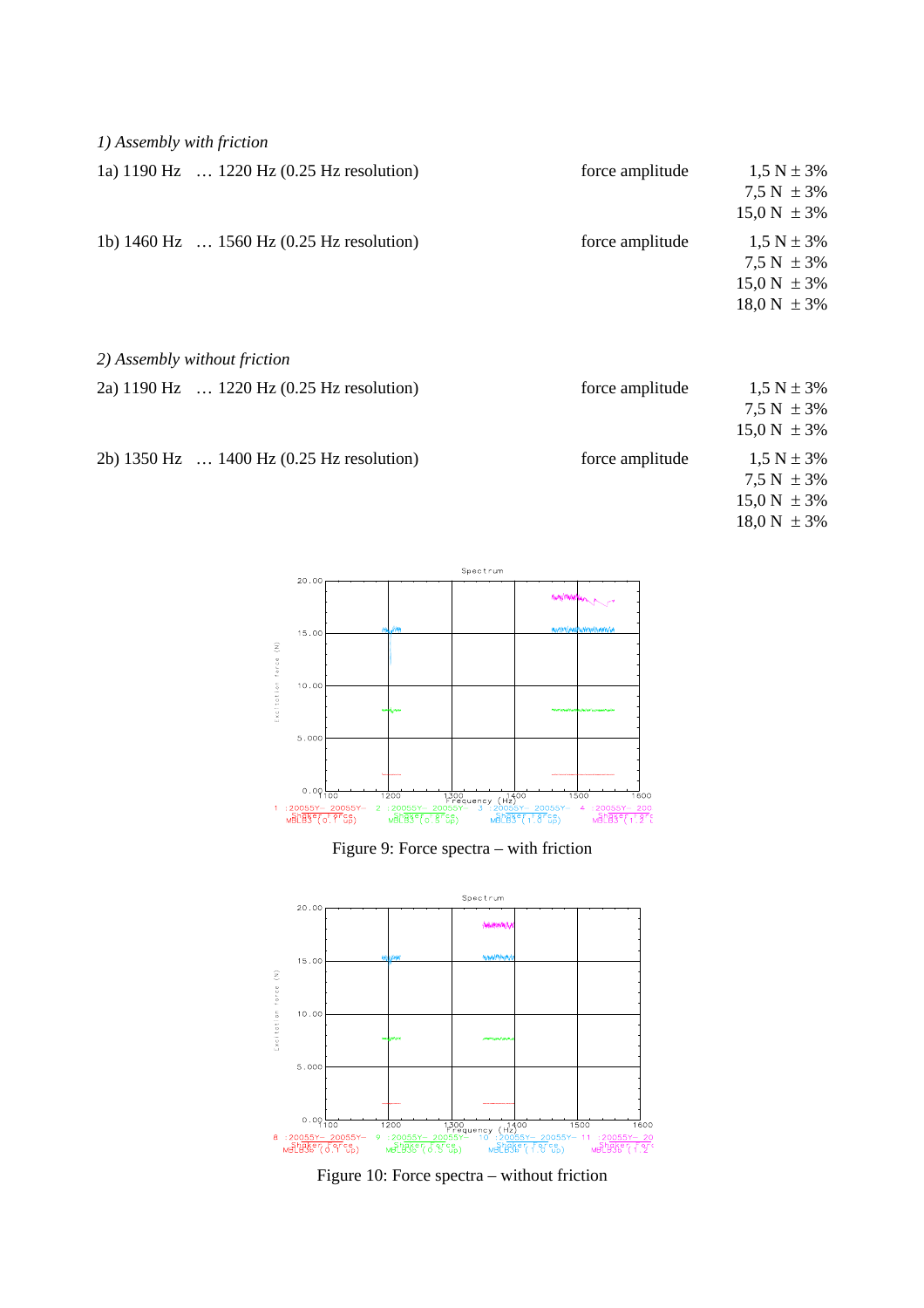Figures 11 to 14 below by example show the acceleration spectra at the top of crankshaft main bearing cap in normal (axial) direction. For the global mode (ranges  $1a/2a$ ) a weak damping nonlinearity can be observed. With increasing force amplitude level the damping increases. Also a slight decrease of stiffness is present.



For the local mode (ranges 1b/2b) in general a damping nonlinearity can be observed. However, here the damping decreases with increasing force amplitude level. Also, the decrease of stiffness is present again. For the assembly with friction this effect can clearly be seen – the resonance frequency drops by about 5.5 Hz from the lowest to the highest force amplitude level (for the assembly without friction the drop is less than 1 Hz).

All in one the following conclusions can be drawn:

- 1) The resonance frequency increases for the assembly with friction by 2.5 Hz for the first range; for the second range the increase is about 125 to 130 Hz (depending on the force amplitude level). This indicates that the friction leads to a significant increase of stiffness for the tilting mode of the crankshaft main bearing cap.
- 2) The overall damping level is higher for the assembly with friction than for the assembly without friction.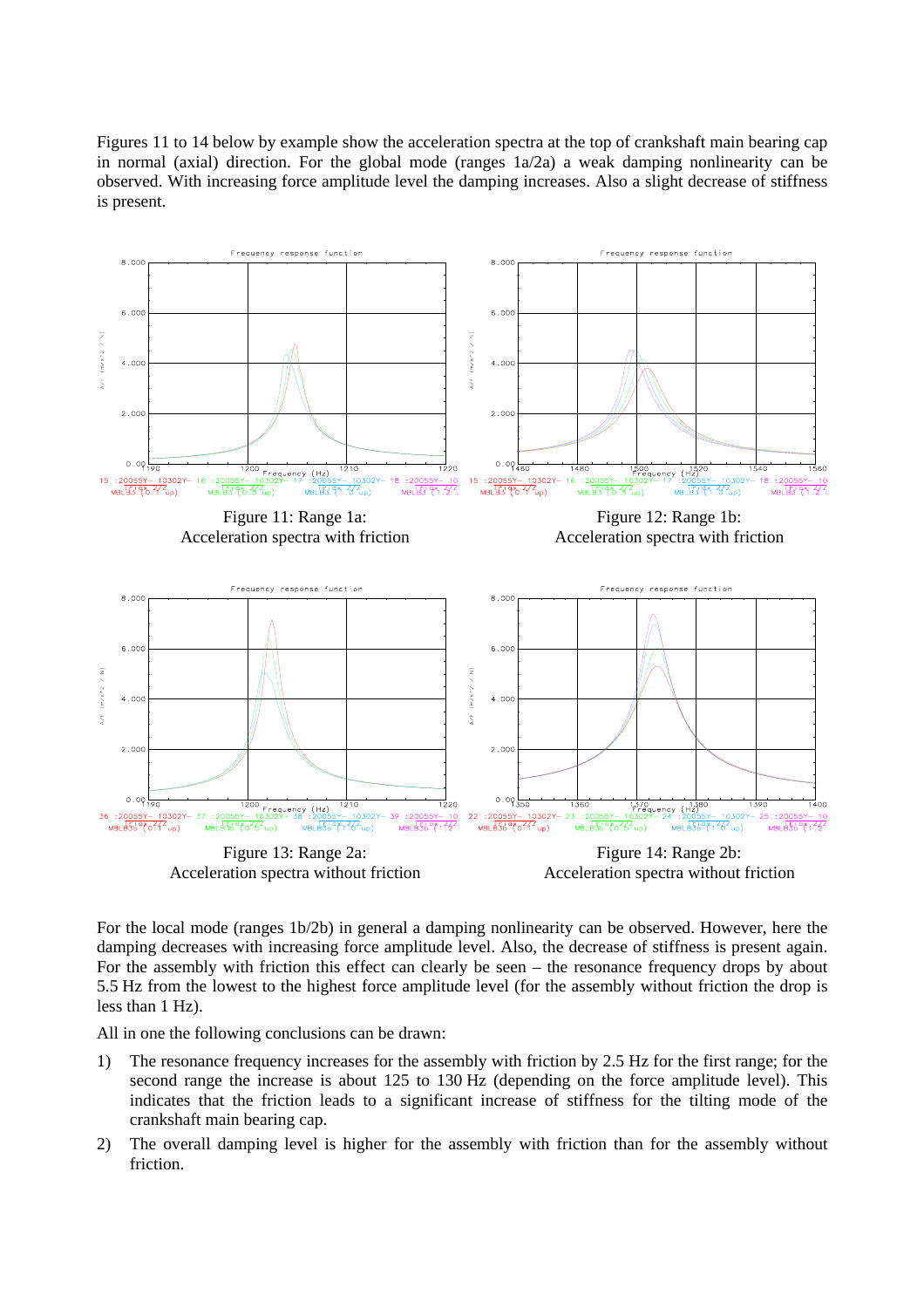Before modeling the flank contacts in order to account for the nonlinear friction effects, the bolt connection is investigated alone. This is accomplished by focusing on the data of the assembly without friction at first. Here, no (or negligible) additional friction effects are present. Table 3 shows the correlation results for the bolt connection model according to figure 5. The maximum frequency deviation of 6.51 Hz occurs for the tilting mode of the crankshaft main bearing cap. Obviously the selected modeling strategy is to stiff and needs to be revised.

| <b>State</b> | <b>Test Modes</b><br><b>Available</b> | <b>Number of   Number of</b><br><b>Test Modes</b><br><b>Paired</b> | <b>Mean</b><br><b>Frequency</b><br><b>Deviation</b><br><b>Hzl</b> | <b>Maximum</b><br><b>Frequency</b><br><b>Deviation</b><br>[Hz] | <b>Mean MAC</b><br><b>Value</b><br>$\lceil\% \rceil$ | <b>Minimal</b><br><b>MAC Value</b><br>[%] |
|--------------|---------------------------------------|--------------------------------------------------------------------|-------------------------------------------------------------------|----------------------------------------------------------------|------------------------------------------------------|-------------------------------------------|
| Initial      | 26                                    | 22                                                                 | 0.28                                                              | 6.51                                                           | 91.72                                                | 72.22                                     |

|  | Table 3: Initial correlation for assembly without friction |  |  |
|--|------------------------------------------------------------|--|--|
|  |                                                            |  |  |

Two alternative variants for the bolt connection were developed:

#### *Variant 1 (Figure 15)*

- connection of crankshaft main bearing cap to crank case via coincident nodes and rigid elements
- modeling of bolt as solid model
- connection of bolt via coincident nodes and rigid elements (RBE2)

#### *Variant 2 (Figure 16)*

- connection of crankshaft main bearing cap to crank case via coincident nodes and rigid elements
- modeling of bolt as lumped mass
- connection of bolt mass via constraint element (RBE3)



Figure 15: Variant 1 Figure 16: Variant 2

Table 4 shows the correlation results for variants 1 and 2. For both variants excellent correlation results can be achieved. Especially for the tilting mode of the crankshaft main bearing cap, the frequency deviations are in both cases smaller than 2 %. Thus the two variants are equally suited for modeling the bolt connection.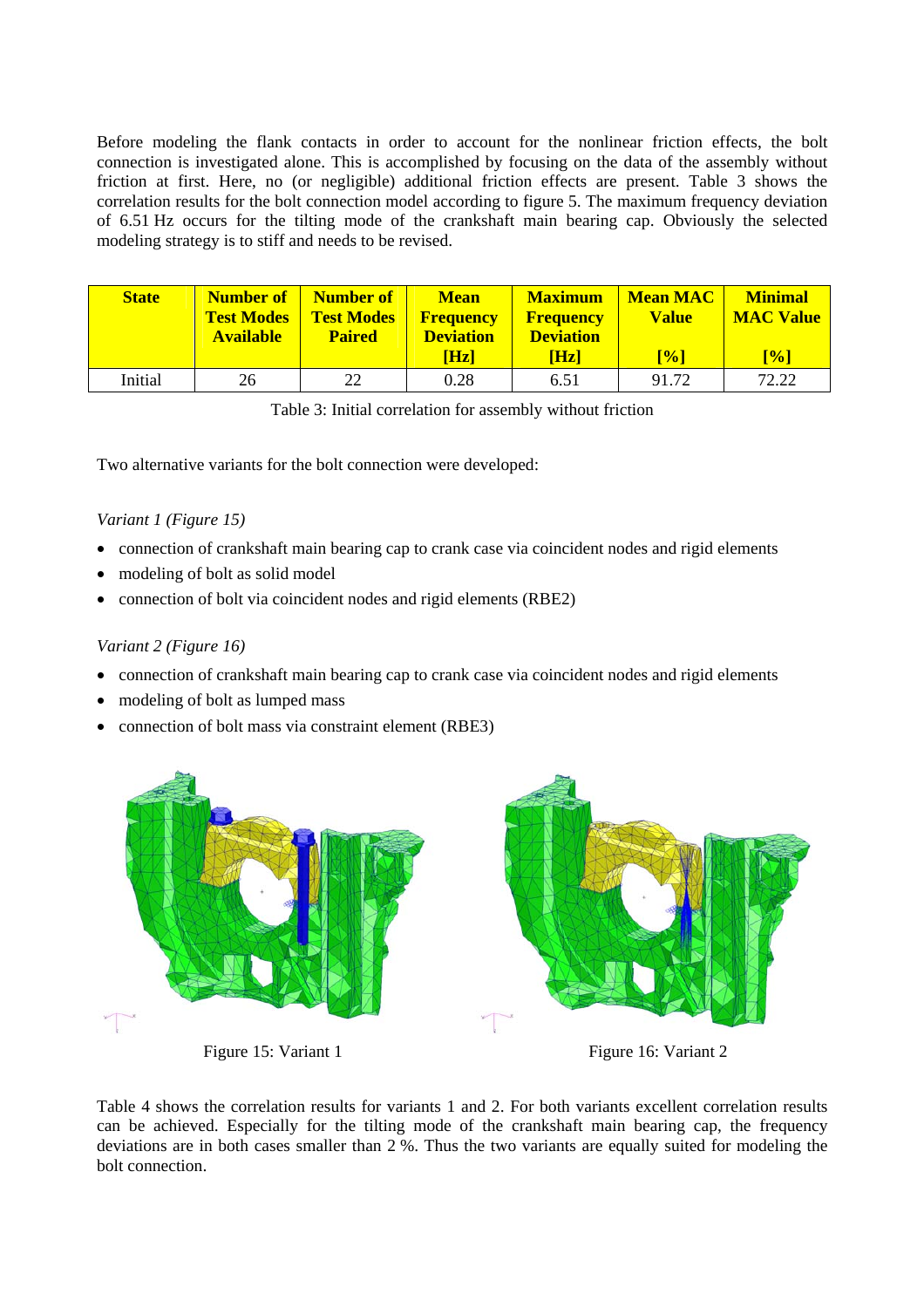| <b>State</b> | <b>Number of</b><br><b>Test Modes</b><br><b>Available</b> | Number of<br><b>Test Modes</b><br><b>Paired</b> | <b>Mean</b><br><b>Frequency</b><br><b>Deviation</b><br>[Hz] | <b>Maximum</b><br><b>Frequency</b><br><b>Deviation</b><br>[Hz] | <b>Mean MAC</b><br><b>Value</b><br>$\lceil\% \rceil$ | <b>Minimal</b><br><b>MAC Value</b><br>[%] |
|--------------|-----------------------------------------------------------|-------------------------------------------------|-------------------------------------------------------------|----------------------------------------------------------------|------------------------------------------------------|-------------------------------------------|
| Variant 1    | 26                                                        | 24                                              | $-0.29$                                                     | $-2.80$                                                        | 95.21                                                | 87.54                                     |
| Variant 2    | 26                                                        | 24                                              | $-0.36$                                                     | $-2.81$                                                        | 95.42                                                | 87.18                                     |

*Table 4: Correlation for assembly without friction - variants* 

It was noted that test modes 19 and 20 could not be paired with MAC values greater than 70 % for either of the two variants. A closer look at these test modes shows that they are very closely spaced in the FE analysis (frequency deviation of about 3.6 % for corresponding analysis modes). A new correlation utilizing subspace pairing techniques (see also [6]), that allow for the correlation of linear combinations of mode shapes, finally yields a correlation of all 26 test modes. The MAC values of the formerly not paired modes increase to over 85 %, and the frequency deviations are less that 1 Hz.

After adequate modeling of the bolt connection, the friction at the flanks contacts shall now be taken into account. To accomplish this, the data from the step sine test are utilized. The analytical calculation of the corresponding frequency response functions is done in two different ways: one based on linearized calculation (harmonic balance), one based on a linear FE model.

For the first option, the calculation of the analytical frequency response functions is performed as outlined in section 2. Among others this allows for the direct analysis of different force levels. The analysis itself is conducted with the validated models of the components and the interface variant 2. For the second option, a linear FE model – also based on the validated FE models and interface variant 2 – is used. To account for the contact, linear springs are added in the contact area. The spring stiffnesses are set to values extracted from the linearized calculation using harmonic balance. Damping is introduced via individual modal damping of the mode shapes, and the different force levels can be accounted for by different spring stiffness and/or damping values. For practical applications, however, the selection of these parameters a priori may be difficult.

Figure 17 shows a comparison between test and analysis results for the excitation position for both investigated frequency ranges. In figures 18 and 19 the three normal (axial) measurement degrees of freedom on the crankshaft main bearing cap are presented. All in one a good agreement between test and analysis can be obtained. The linearized analysis, however, slightly overestimates the degree of nonlinearity. Both analysis options yet allow for the correct inclusion of the additional stiffness due to friction (second frequency range). Thus they are both equally suited for modeling the nonlinear stiffening effects in flank contact region.



*Figure 17: Frequency responses at excitation point*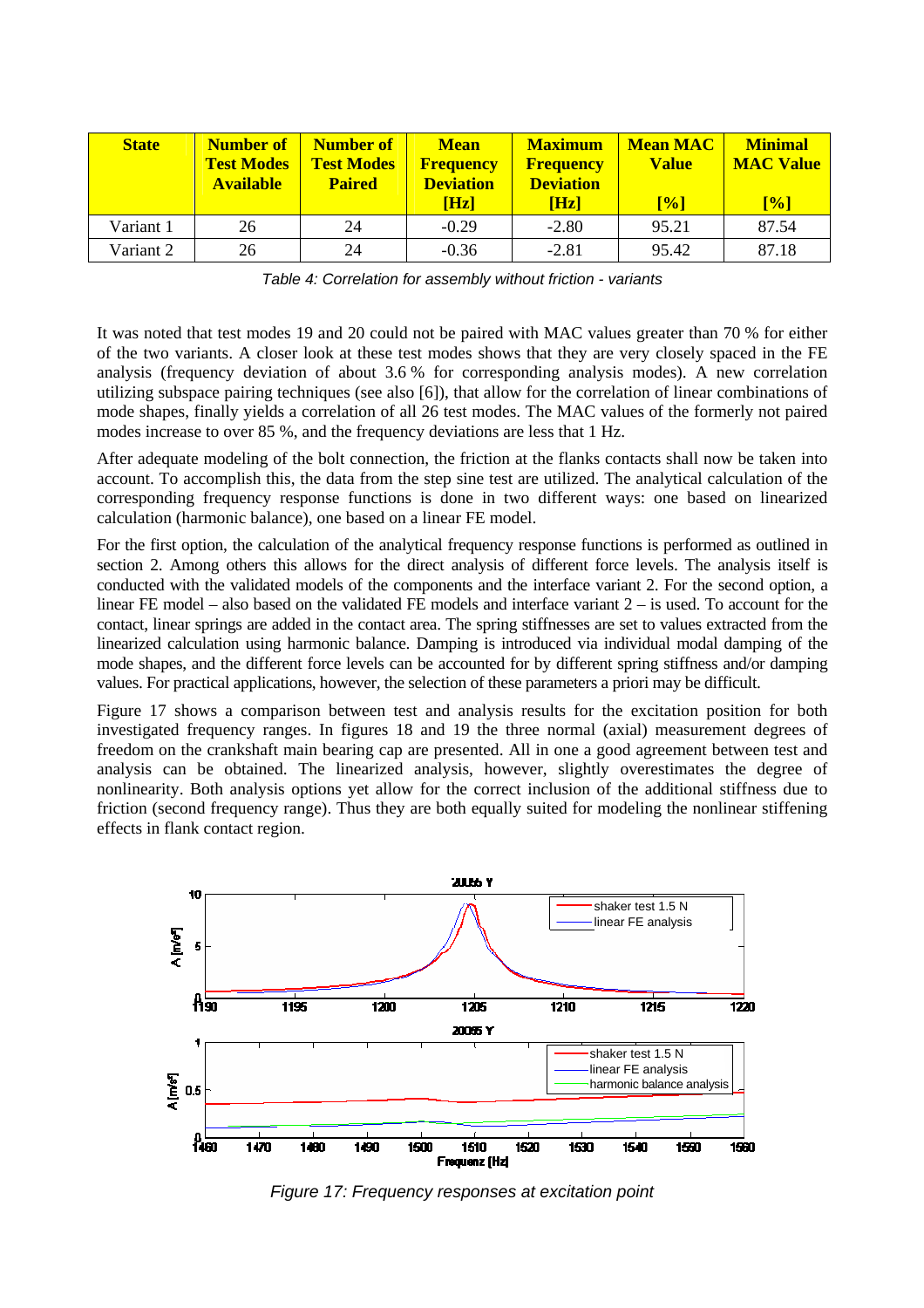

*Figure 18: Frequency responses on crankshaft main bearing cap – frequency range 1* 



*Figure 19: Frequency responses on crankshaft main bearing cap – frequency range 2*